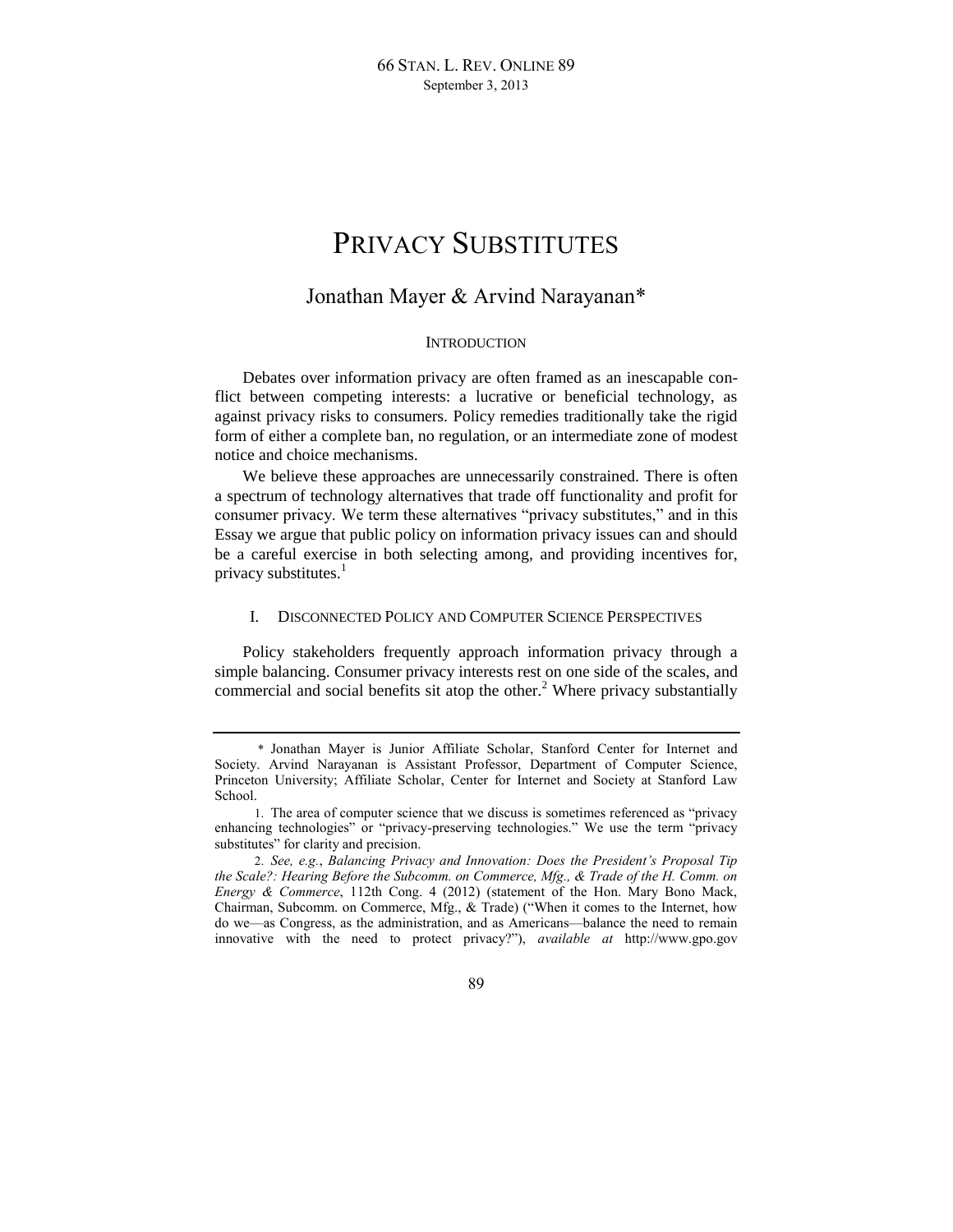tips the balance, a practice warrants prohibition; where privacy is significantly outweighed, no restrictions are appropriate. When the scales near equipoise, practices merit some (questionably effective<sup>3</sup>) measure of mandatory disclosure or consumer control.<sup>4</sup>

<span id="page-1-0"></span>

Computer science researchers, however, have long recognized that technology can enable tradeoffs between privacy and other interests. For most areas of technology application, there exists a spectrum of possible designs that vary in their privacy and functionality<sup>5</sup> characteristics. Cast in economic terms, technology enables a robust production-possibility frontier between privacy and profit, public benefit, and other values.

<sup>/</sup>fdsys/pkg/CHRG-112hhrg81441/pdf/CHRG-112hhrg81441.pdf; FED. TRADE COMM'N, PROTECTING CONSUMER PRIVACY IN AN ERA OF RAPID CHANGE 36 (2012) ("Establishing consumer choice as a baseline requirement for companies that collect and use consumer data, while also identifying certain practices where choice is unnecessary, is an appropriately balanced model."), *available at* http://ftc.gov/os/2012/03/120326privacyreport.pdf.

<sup>3.</sup> Recent scholarship has challenged the efficacy of current notice and choice models for technology privacy. *See, e.g.*, Pedro Giovanni Leon et al., *What Do Online Behavioral Advertising Privacy Disclosures Communicate to Users?*, PROC. 2012 ASSOC. FOR COMPUTING MACH. WORKSHOP ON PRIVACY IN THE ELECTRONIC SOC'Y 19, 19 (2012); *see also* Yang Wang et al., *Privacy Nudges for Social Media: An Exploratory Facebook Study*, PROC. 22D INT'L CONF. ON WORLD WIDE WEB 763, 763 (2012).

<sup>4.</sup> We depict notice and choice as a straight line since, in many implementations, consumers are given solely binary decisions about whether to accept or reject a set of services or product features. The diagrams in this Essay attempt to illustrate our thinking; they are not intended to precisely reflect any particular privacy issue.

<sup>5.</sup> This includes speed, accuracy, usability, cost, technical difficulty, security, and more.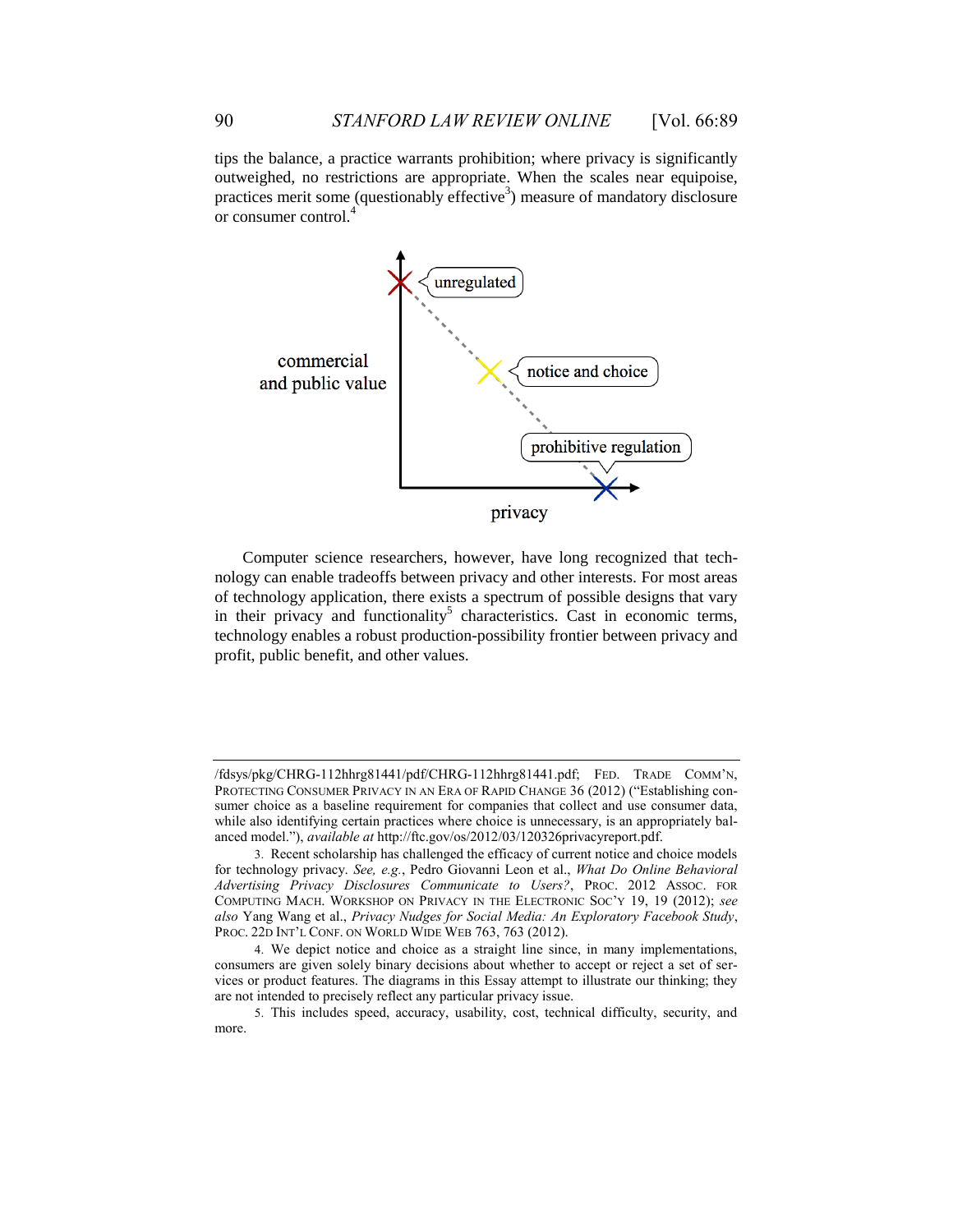

The precise contours of the production-possibility frontier vary by technology application area. In many areas, privacy substitutes afford a potential Pareto improvement relative to naïve or status quo designs. In some application areas, privacy substitutes even offer a strict Pareto improvement: privacypreserving designs can provide the *exact same* functionality as intrusive alternatives. The following Subparts review example designs for web advertising, online identity, and transportation payment to illustrate how clever engineering can counterintuitively enable privacy tradeoffs.

#### <span id="page-2-0"></span>A. *Web Advertising*

In the course of serving an advertisement, dozens of third-party websites may set or receive unique identifier cookies.<sup>6</sup> The technical design is roughly akin to labeling a user's web browser with a virtual barcode, then scanning the code with every page view. All advertising operations—from selecting which ad to display through billing—can then occur on advertising company backend services. Policymakers and privacy advocates have criticized this status quo approach as invasive since it incorporates collection of a user's browsing history.<sup>7</sup> Privacy researchers have responded with a wide range of technical designs for advertising functionality.<sup>8</sup>

<sup>6.</sup> *See* Jonathan R. Mayer & John C. Mitchell, *Third-Party Web Tracking: Policy and Technology*, PROC. 2012 IEEE SYMP. ON SECURITY & PRIVACY 413, 415 (2012), *available at*  https://cyberlaw.stanford.edu/files/publication/files/trackingsurvey12.pdf.

<sup>7.</sup> *E.g.*, *id.* at 416-17.

<sup>8.</sup> *E.g.*, Michael Backes et al., *ObliviAd: Provably Secure and Practical Online Behavioral Advertising*, PROC. 2012 IEEE SYMP. ON SECURITY & PRIVACY 257, 258 (2012); Matthew Fredrikson & Benjamin Livshits, *RePriv: Re-Imagining Content Personalization and In-Browser Privacy*, PROC. 2011 IEEE SYMP. ON SECURITY & PRIVACY 131, 131 (2011); Saikat Guha et al., *Privad: Practical Privacy in Online Advertising*, PROC. 8TH USENIX SYMP. ON NETWORKED SYS. DESIGN & IMPLEMENTATION 169, 170 (2011); Vincent Toubiana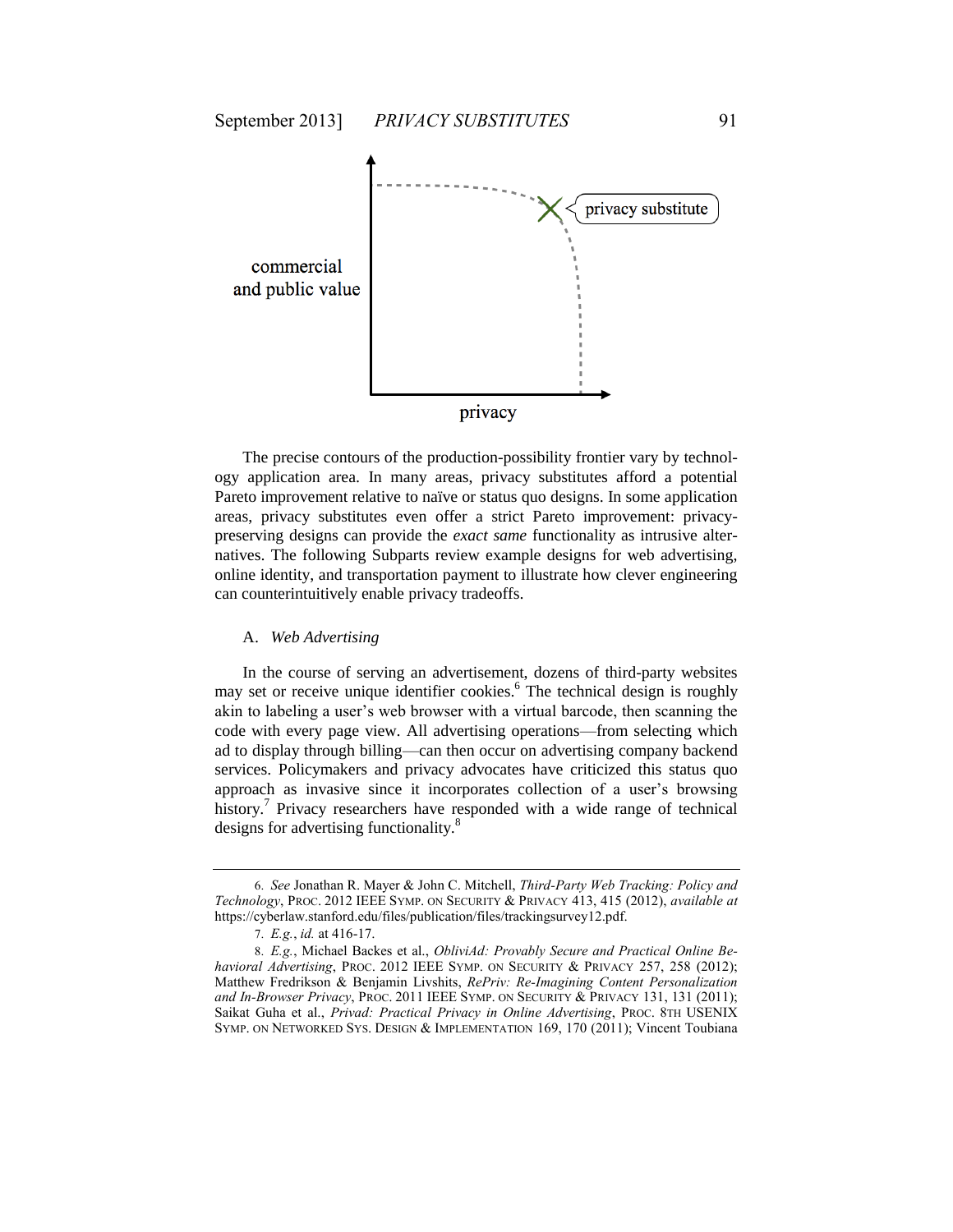Frequent buyer programs provide a helpful analogy. Suppose a coffee shop offers a buy-ten-get-one-free promotion. One common approach would be for the shop to provide a swipe card that keeps track of a consumer's purchases, and dispenses rewards as earned. An alternative approach would be to issue a punch card that records the consumer's progress towards free coffee. The shop still operates its incentive program, but note that it no longer holds a record of precisely what was bought when; the punch card keeps track of the consumer's behavior, and it only tells the shop what it needs to know. This latter implementation roughly parallels privacy substitutes in web advertising: common elements include storing a user's online habits within the web browser itself, as well as selectively parceling out information derived from those habits.



et al., *Adnostic: Privacy Preserving Targeted Advertising*, PROC. 17TH NETWORK & DISTRIBUTED SYS. SYMP. 1, 2 (2010); Mikhail Bilenko et al., Targeted, Not Tracked: Client-Side Solutions for Privacy-Friendly Behavioral Advertising 13-14 (Sept. 25, 2011) (unpublished manuscript), *available at* http://papers.ssrn.com/sol3/papers.cfm ?abstract\_id=1995127; Jonathan Mayer & Arvind Narayanan, *Tracking Not Required: Advertising Measurement*, WEB POLICY (July 24, 2012), http://webpolicy.org/2012/07/24 /tracking-not-required-advertising-measurement; Arvind Narayanan et al., *Tracking Not Required: Behavioral Targeting*, 33 BITS OF ENTROPY (June 11, 2012, 2:42 PM), http://33bits.org/2012/06/11/tracking-not-required-behavioral-targeting; Jonathan Mayer & Arvind Narayanan, *Tracking Not Required: Frequency Capping*, WEB POLICY (Apr. 23, 2012), http://webpolicy.org/2012/04/23/tracking-not-required-frequency-capping.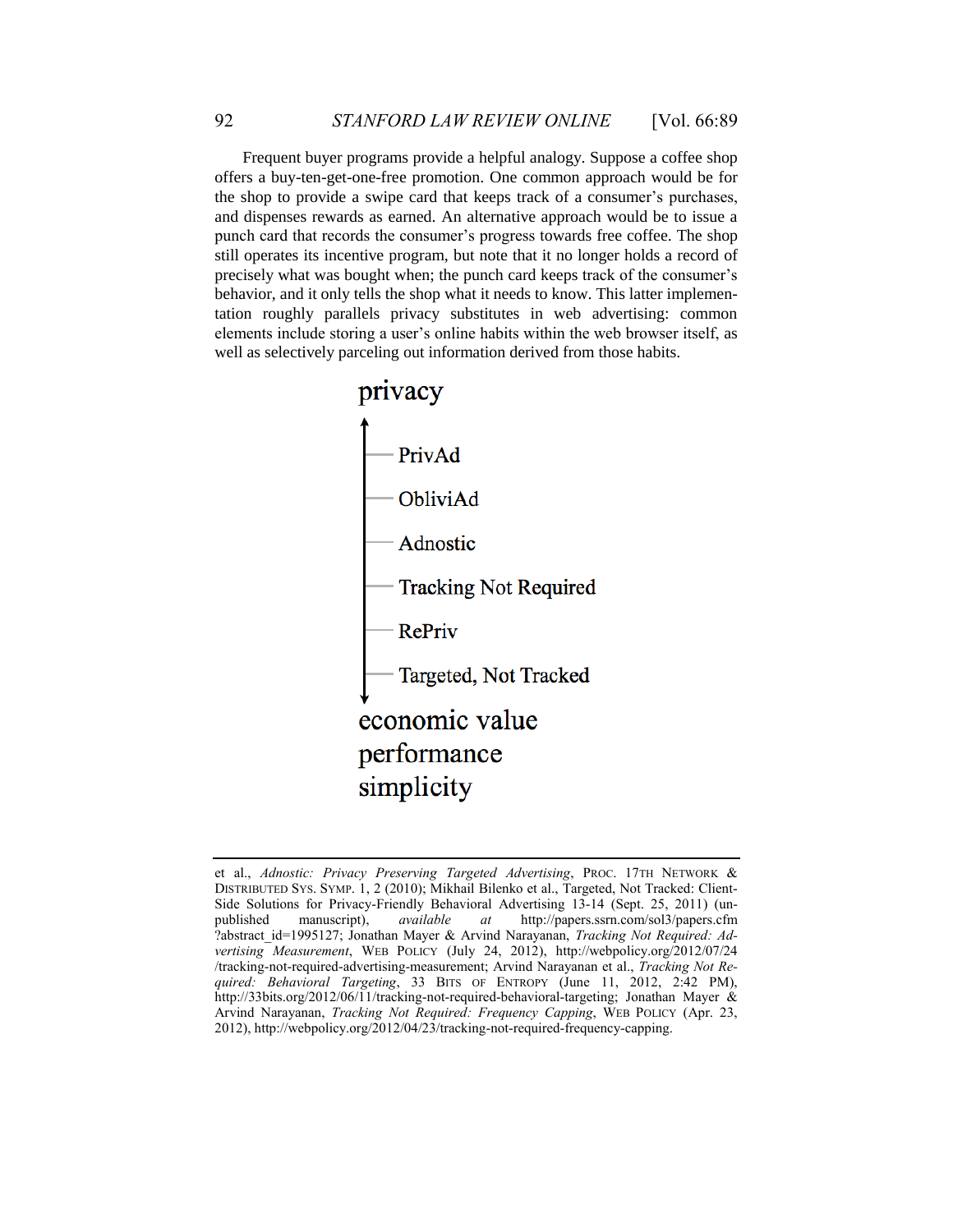Each design represents a point in the spectrum of possible tradeoffs between privacy—here, the information shared with advertising companies and other commercial and public values. Moving from top to bottom, proposals become easier to deploy, faster in delivery, and more accurate in advertisement selection and reporting—in exchange for diminished privacy guarantees.

#### B. *Online Identity*

Centralized online identity management benefits consumers through both convenience and increased security.<sup>9</sup> Popular implementations of these "single" sign-on" or "federated identity" systems include a sharp privacy drawback, however: the identity provider learns about the consumer's activities. By way of rough analogy: Imagine going to a bar, where the bouncer phones the state DMV to check the authenticity of your driver's license. The bouncer gets confirmation of your identity, but the DMV learns where you are. Drawing on computer security research, Mozilla has deployed a privacypreserving alternative, dubbed Persona. Through the use of cryptographic attestation, Persona provides centralized identity management without Mozilla learning the consumer's online activity. In the bar analogy, instead of calling the DMV, the bouncer carefully checks the driver's license for official and difficult-to-forge markings. The bouncer can still be sure of your identity, but the DMV does not learn of your drinking habits.

#### C. *Transportation Payment*

Transportation fare cards and toll tags commonly embed unique identifiers, facilitating intrusive tracking of a consumer's movements. Intuitively, the alternative privacy-preserving design would be to store the consumer's balance on the device, but this approach is vulnerable to cards being hacked for free transportation.<sup>10</sup> An area of cryptography called "secure multiparty computation" provides a solution, allowing two parties to transact while only learning as much about each other as is strictly mathematically necessary to complete the transaction.<sup>11</sup> A secure multiparty computation approach would enable the

<sup>9.</sup> *See Why Persona?*, MOZILLA DEVELOPER NETWORK (May 10, 2013, 3:02 PM), https://developer.mozilla.org/en-US/docs/Mozilla/Persona/Why\_Persona.

<sup>10.</sup> *See, e.g.*, Loek Essers, *Android NFC Hack Enables Travelers to Ride Subways for Free, Researchers Say*, COMPUTERWORLD (Sept. 20, 2012, 12:29 PM), https://www.computerworld.com/s/article/9231500/Android\_NFC\_hack\_enables travelers to ride subways for free researchers say.

<sup>11.</sup> Secure multiparty computation has been implemented in various well-known protocols. The area traces its roots to Andrew Yao's "garbled circuit construction," a piece of "crypto magic" dating to the early 1980s. Researchers have used secure multiparty computation to demonstrate privacy-preserving designs in myriad domains—voting, electronic health systems and personal genetics, and location-based services, to name just a few. The payment model we suggest is based on David Chaum's "e-cash." His company DigiCash offered essentially such a system (not just for transportation, but for all sorts of payments) in the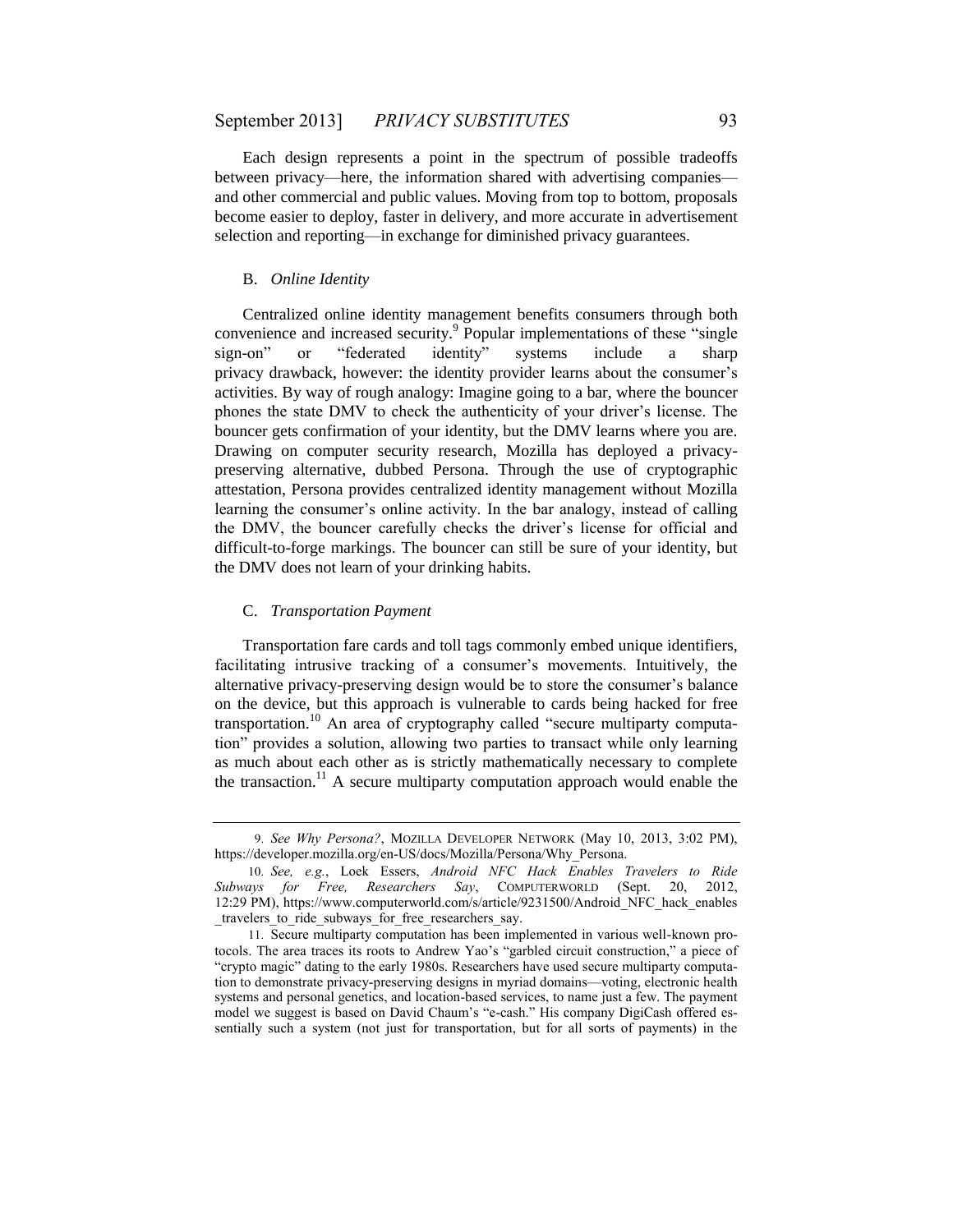transportation provider to add reliably and deduct credits from a card or tag without knowing the precise device or value stored.

#### II. NONADOPTION OF PRIVACY SUBSTITUTES

Technology organizations have rarely deployed privacy substitutes, despite their promise. A variety of factors have effectively undercut commercial implementation.

*Engineering Conventions.* Information technology design traditionally emphasizes principles including simplicity, readability, modifiability, maintainability, robustness, and data hygiene. More recently, overcollection has become a common practice—designers gather information wherever feasible, since it might be handy later. Privacy substitutes often turn these norms on their head. Consider, for example, "differential privacy" techniques for protecting information within a dataset.<sup>12</sup> The notion is to intentionally introduce (tolerable) errors into data, a practice that cuts deeply against design intuition.<sup>13</sup>

*Information Asymmetries.* Technology organizations may not understand the privacy properties of the systems they deploy. For example, participants in online advertising frequently claim that their practices are anonymous—despite substantial computer science research to the contrary.<sup>14</sup> Firms may also lack the expertise to be aware of privacy substitutes; as the previous Part showed, privacy substitutes often challenge intuitions and assumptions about technical design.

*Implementation and Switching Costs.* The investments of labor, time, and capital associated with researching and deploying a privacy substitute may be significant. Startups may be particularly resource constrained, while mature firms face path-dependent switching costs owing to past engineering decisions.

*Diminished Private Utility.* Intrusive systems often outperform privacy substitutes (e.g., in speed, accuracy, and other aspects of functionality), in some cases resulting in higher private utility. Moreover, the potential for presently unknown future uses of data counsels in favor of overcollection wherever possible.

*Inability to Internalize.* In theory, consumers or business partners might compensate a firm for adopting privacy substitutes. In practice, however, internalizing the value of pro-privacy practices has proven challenging. Consumers

<sup>1990</sup>s, but it went out of business by 1998. *See generally How DigiCash Blew Everything*, NEXT MAG., Jan. 1999, *available at* http://cryptome.org/jya/digicrash.htm.

<sup>12.</sup> *See generally* Cynthia Dwork, *Differential Privacy: A Survey of Results*, PROC. 5TH INT'L CONF. ON THEORY & APPLICATIONS MODELS COMPUTATION 1, 2 (2008).

<sup>13.</sup> Most production systems have data errors, in fact, but they are subtle and underappreciated. Differential privacy is ordinarily a matter of kind and degree of error, not whether error exists at all.

<sup>14.</sup> *See, e.g.*, Mayer & Mitchell, *supra* not[e 6,](#page-2-0) at 415-16. Some of these misstatements may, of course, reflect intentional downplaying of privacy risks for strategic advantage in public and policy debates.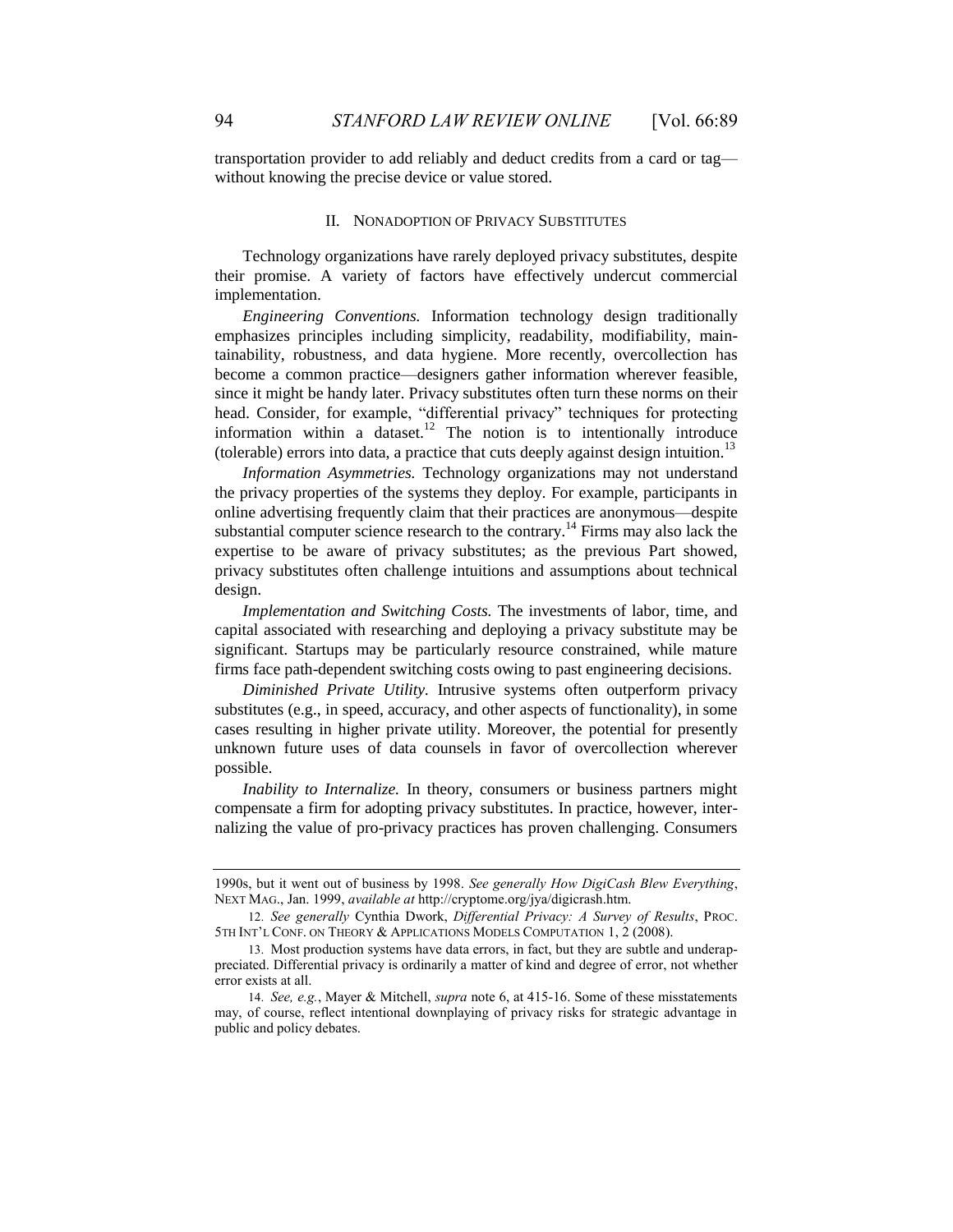are frequently unaware of the systems that they interact with, let alone the privacy properties of those systems; informing users sufficiently to exercise market pressure may be impracticable.<sup>15</sup> Moreover, even if a sizeable share of consumers were aware, it may be prohibitively burdensome to differentiate those consumers who are willing and able to pay for privacy. And even if those users could be identified, it may not be feasible to transfer small amounts of capital from those consumers. As for business partners, they too may have information asymmetries and reflect (indirectly) lack of consumer pressure. Coordination failures compound the difficulty of monetizing privacy: without clear guidance on privacy best practices, users, businesses, and policymakers have no standard of conduct to which to request adherence.

*Organizational Divides.* To the extent technology firms do perceive pressure to adopt privacy substitutes, it is often from government relations, policymakers, and lawyers. In some industries the motivation will be another step removed, filtering through trade associations and lobbying groups. These nontechnical representatives often lack the expertise to propose privacy alternatives themselves or adequately solicit engineering input.<sup>16</sup>

*Competition Barriers.* Some technology sectors reflect monopolistic or oligopolistic structures. Even if users and businesses demanded improved privacy, there may be little competitive pressure to respond.

#### III. POLICY PRESCRIPTIONS

Our lead recommendation for policymakers is straightforward: understand and encourage the use of privacy substitutes through ordinary regulatory practices. When approaching a consumer privacy problem, policymakers should begin by exploring not only the relevant privacy risks and competing values, but also the space of possible privacy substitutes and their associated tradeoffs. If policymakers are sufficiently certain that socially beneficial privacy substitutes exist, $17$  they should turn to conventional regulatory tools to incentivize

<sup>15.</sup> In theory, uniform privacy-signaling mechanisms or trust intermediaries might assist in informing users. In practice, both approaches have had limited value. *See, e.g.*, Benjamin Edelman, *Adverse Selection in Online "Trust" Certifications and Search Results*, 10 ELECTRONIC COM. RES. & APPLICATIONS 17 (2011) (studying efficacy of website certification providers); Adrienne Porter Felt et al., *Android Permissions: User Attention, Comprehension, and Behavior*, PROC. 8TH SYMP. ON USABLE PRIVACY & SECURITY 2 (2012) (exploring usability of the Android device permissions model).

<sup>16.</sup> We have observed firsthand the difficulty imposed by organizational divides in the World Wide Web Consortium's process to standardize Do Not Track. Participants from the online advertising industry have largely been unable to engage on privacy substitutes owing to limited technical expertise, distortions in information relayed to technical staff, and inability to facilitate a direct dialog between inside and outside technical experts.

<sup>17.</sup> Sometimes a rigorously vetted privacy substitute will be ready for deployment. Frequently, to be sure, the space of privacy substitutes will include gaps and ambiguities. But policymakers are no strangers to decisions under uncertainty and relying on the best available science.